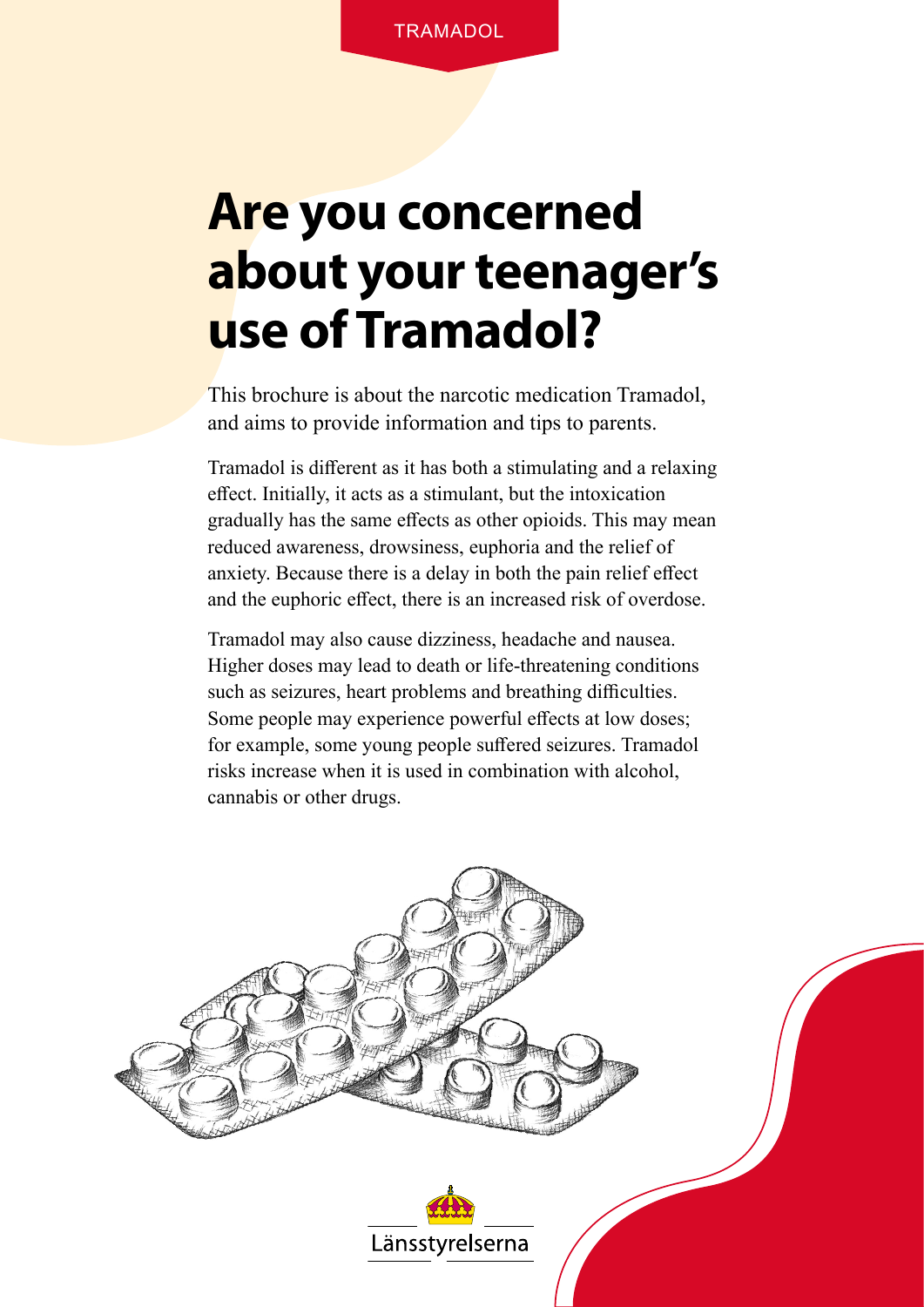#### **Facts**

**!**

- Tramadol is a medication classed as a narcotic and intended to treat certain types of pain. It is the active substance in several different drugs, such as Tragolan and Nobligan.
- Tramadol is an opioid. It is closely related to morphine and heroin.
- The use of prescription drugs such as Tramadol may lead to addiction in the same way as other drugs.
- Tramadol is usually found in tablet or capsule form, but is also available as an effervescent tablet or a liquid. It's usually bought illegally through local drug pushers or via the internet.
- Using drugs at the wrong dose for their euphoric effect and without a prescription is harmful. It's also illegal and considered a drug-related crime.
- Tramadol is sometimes called *tram* or *trad* and is often used in combination with other drugs.

### **Good to know**

It can be difficult for parents to know if their teenager is using Tramadol. Initially, Tramadol use does not necessarily have a negative impact on school work, but in the long run, performance at school deteriorates.

Under the influence of Tramadol, users are restless and commonly take long walks. Pinpoint pupils, shallow breathing, drooping eyelids, drowsiness, lethargy and unclear, slurred speech are other signs of Tramadol intoxication. Be on the lookout for pill cards and medication capsules.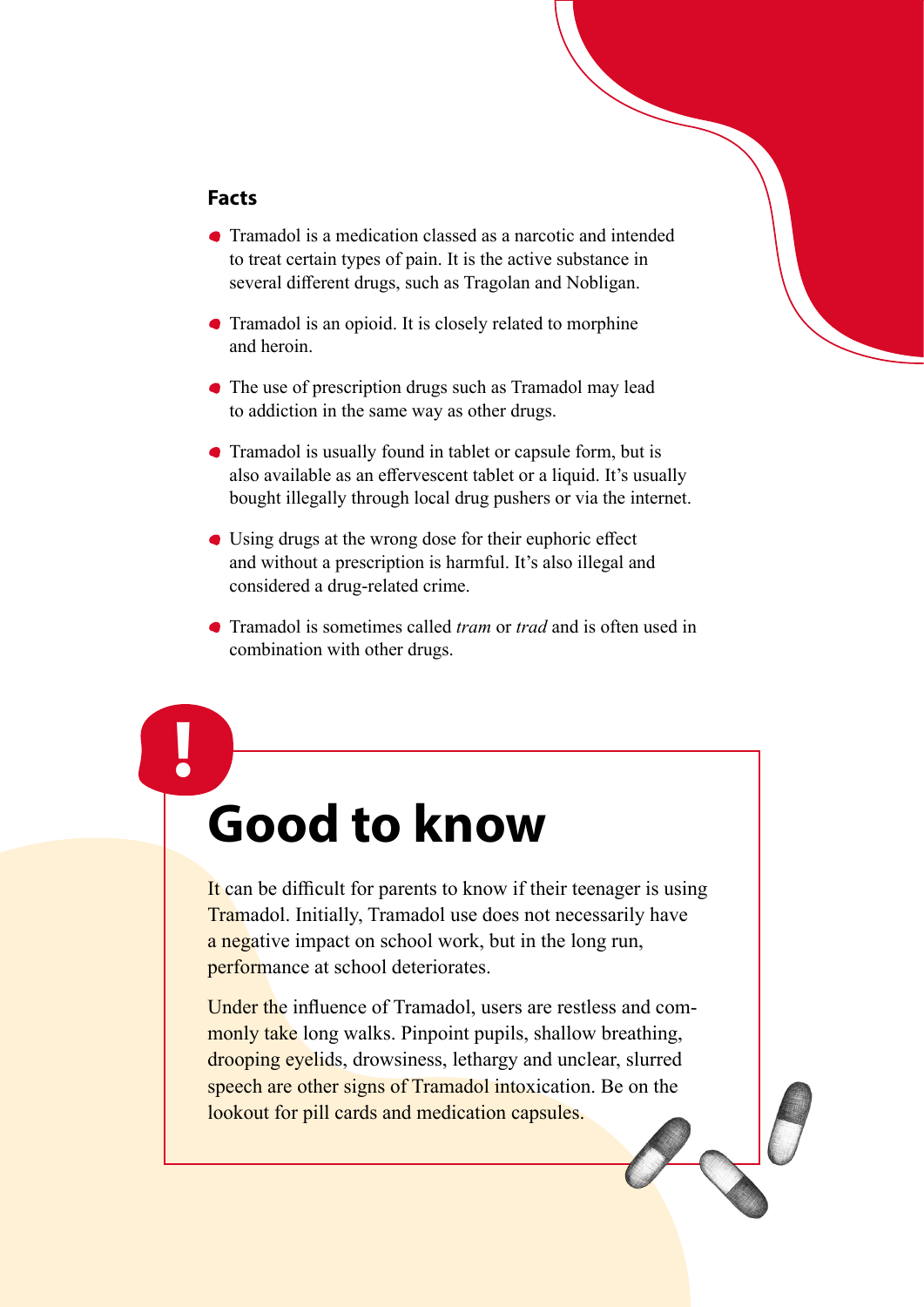## **As a parent, what can I do?**

Try to talk about anything and everything in everyday life. This makes talking about more difficult things such as alcohol, drugs and sex more natural. Ask questions and listen. Close relationships mean protection.

- Say that you care and that from time to time you get really worried. Explain what you are afraid will happen.
- Establish boundaries and clearly show what you expect. Also, maintain a restrictive attitude to alcohol and other drugs like cannabis, which is often linked to Tramadol use.
- Trust your feelings. If you feel something is wrong, you're probably right.
- Keep medications in the home under your control.
- Talk to other parents for support and agree on common rules of conduct.
- Ideally, talk to your teenager about the risks associated with drugs and how to evaluate the source of online information. There are many websites that sell drugs and spread false information.
- If your teenager uses drugs, your being there to help and encourage him or her to seek care can be crucial. If you have any questions or concerns, get in touch with the contacts at the end of this brochure.

 $\overline{a}$